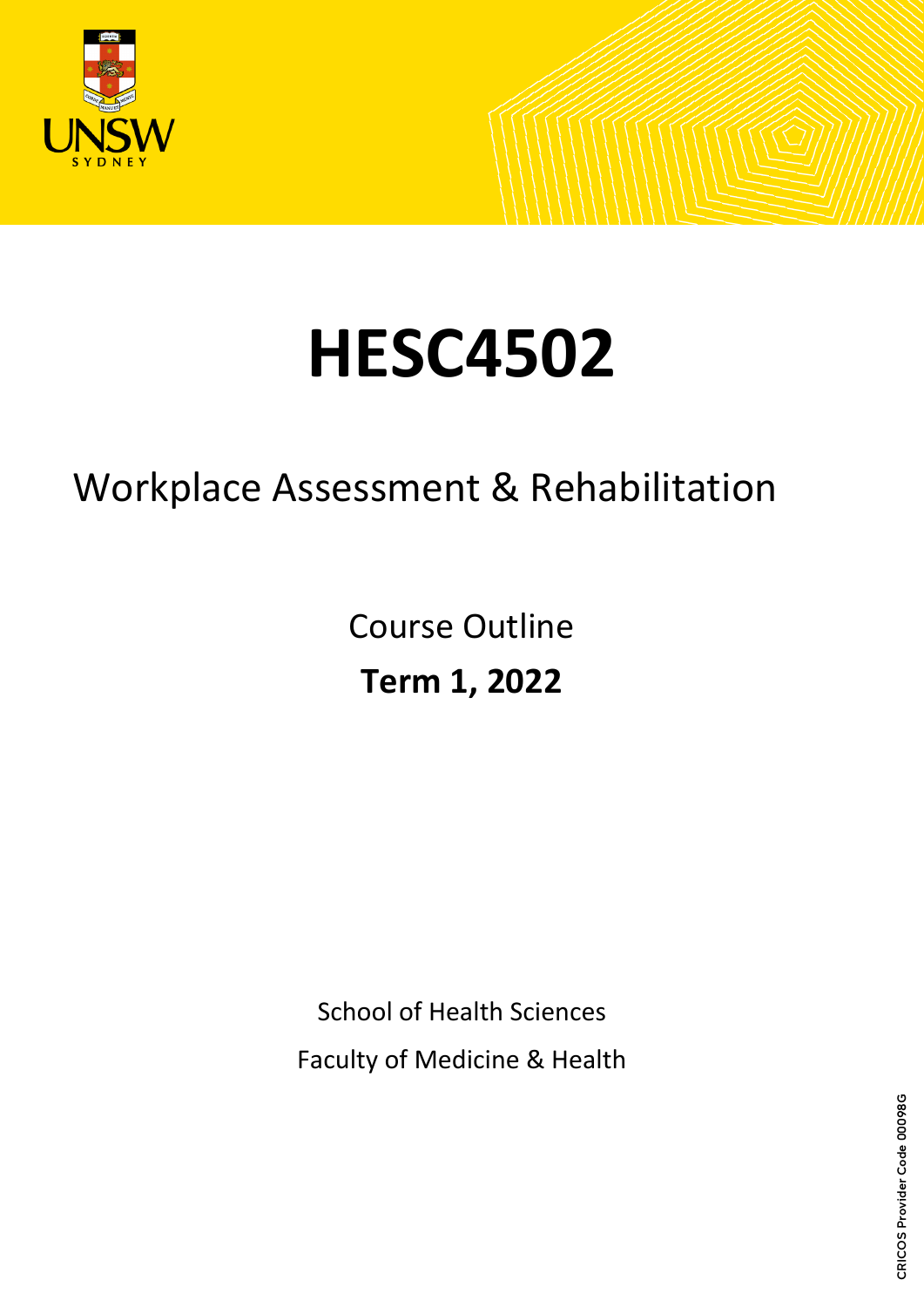## **Table of Contents**

| 1. Staff                                                                      | 3  |
|-------------------------------------------------------------------------------|----|
| 2. Course information                                                         | 3  |
| 2.1 Course summary                                                            | 3  |
| Error! Bookmark not defined.<br>Course aims<br>2.2                            |    |
| The aims of this course are to:                                               | 4  |
| 2.3 Course learning outcomes (CLO)                                            | 4  |
| 2.4 Relationship between course and program learning outcomes and assessments | 4  |
| 3. Strategies and approaches to learning                                      | 5  |
| 3.1 Learning and teaching activities                                          | 5  |
| 3.2 Expectations of students                                                  | 5  |
| 4. Course schedule and structure                                              | 6  |
| 5. Assessment                                                                 | 8  |
| 5.1 Assessment tasks                                                          | 8  |
| 5.2 Assessment criteria and standards                                         | 8  |
| 5.3 Submission of assessment tasks                                            | 10 |
| 5.4. Feedback on assessment                                                   | 10 |
| 6. Academic integrity, referencing and plagiarism                             | 10 |
| 7. Readings and resources                                                     | 11 |
| 8. Administrative matters                                                     | 11 |
| 9. Additional support for students                                            | 11 |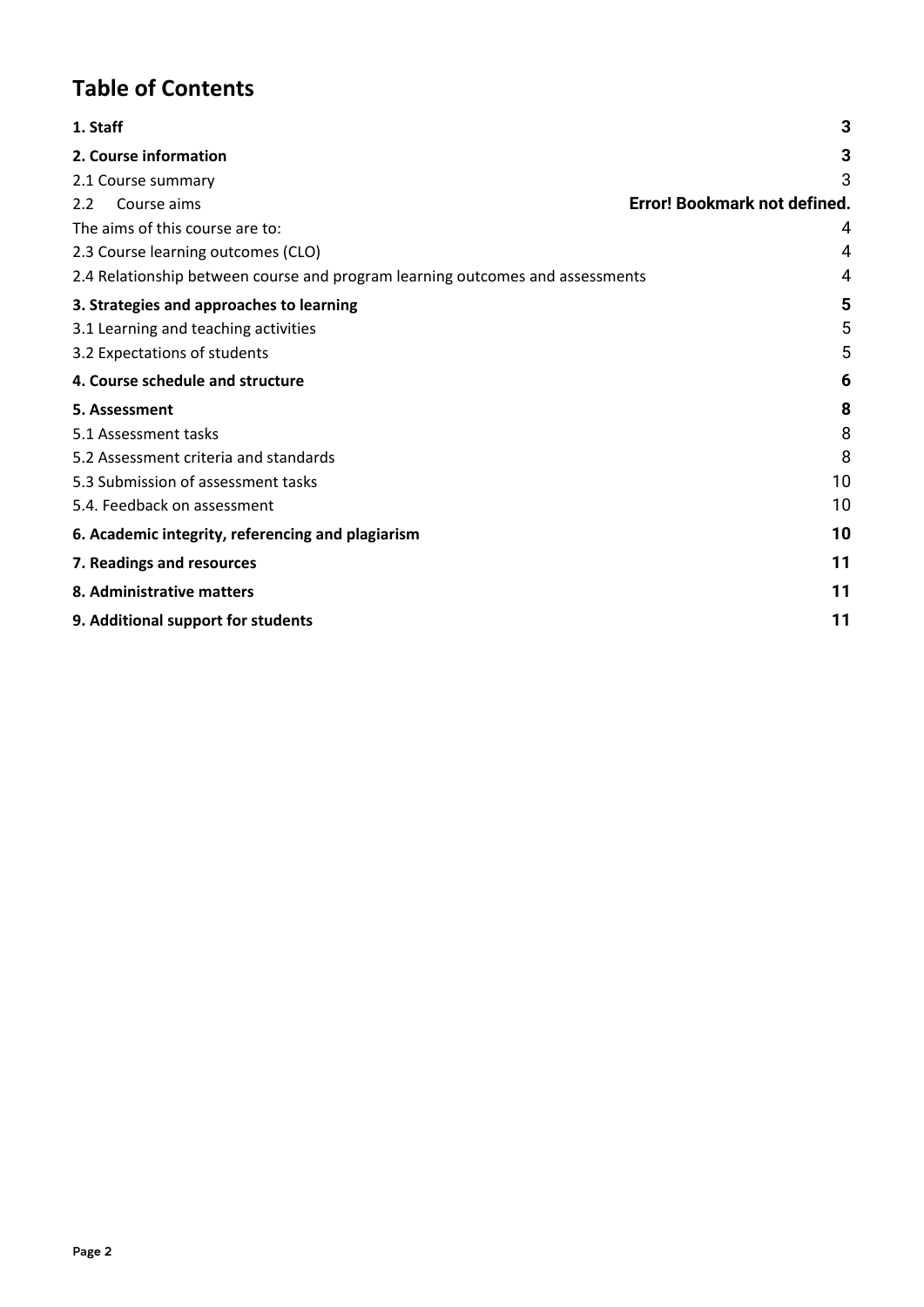## <span id="page-2-0"></span>1. **Staff**

| <b>Position</b>        | <b>Name</b>                              | <b>Email</b>                 | <b>Consultation times</b><br>and locations | <b>Contact Details</b> |
|------------------------|------------------------------------------|------------------------------|--------------------------------------------|------------------------|
| Course<br>Convenor     | Associate Professor<br>Michael Lee       | michael.lee8@unsw<br>.edu.au | <b>TBA</b>                                 | <b>TBA</b>             |
| Course Co-<br>convenor | Jessica Bellamy                          | j.bellamy@unsw.ed<br>u.au    | <b>TBA</b>                                 | <b>TBA</b>             |
| Course Co-<br>convenor | Associate Professor<br>Belinda Parmenter | b.parmenter@unsw<br>.edu.au  | <b>TBA</b>                                 | <b>TBA</b>             |
| <b>Tutors</b>          | <b>Yves Silveira</b>                     | <b>TBA</b>                   | <b>TBA</b>                                 | <b>TBA</b>             |
| <b>Tutors</b>          | David Riley                              | <b>TBA</b>                   | <b>TBA</b>                                 | <b>TBA</b>             |
| <b>Tutors</b>          | Jamil Qutami                             | <b>TBA</b>                   | <b>TBA</b>                                 | <b>TBA</b>             |
| <b>Tutors</b>          | Hassan Hoballah                          | <b>TBA</b>                   | <b>TBA</b>                                 | <b>TBA</b>             |
| <b>Tutors</b>          | Boris Bojanovic                          | <b>TBA</b>                   | <b>TBA</b>                                 | <b>TBA</b>             |

## <span id="page-2-1"></span>**2. Course information**

Units of credit: 6

Pre-requisite(s): HESC2452 Movement Assessment & Instruction, HESC3532 Movement Rehabilitation.

Teaching times and locations:

Class timetable can be found via: *[http://www.timetable.unsw.edu.au](http://www.timetable.unsw.edu.au/)*

#### <span id="page-2-2"></span>2.1 Course summary

This course will develop the knowledge and skills required for employment opportunities as an Accredited Exercise Physiologist (AEP) within the workplace assessment and rehabilitation sector. You will have the the opportunity to develop competency and understanding of Workers compensation systems and state insurance regulatory authority (SIRA) legislative requirements; the epidemiology of occupational injury; occupational health and safety; functional capacity assessment; workplace injury prevention and rehabilitation; exercise interventions in workplace rehabilitation; and report writing and communication with key stakeholders at a professional standard.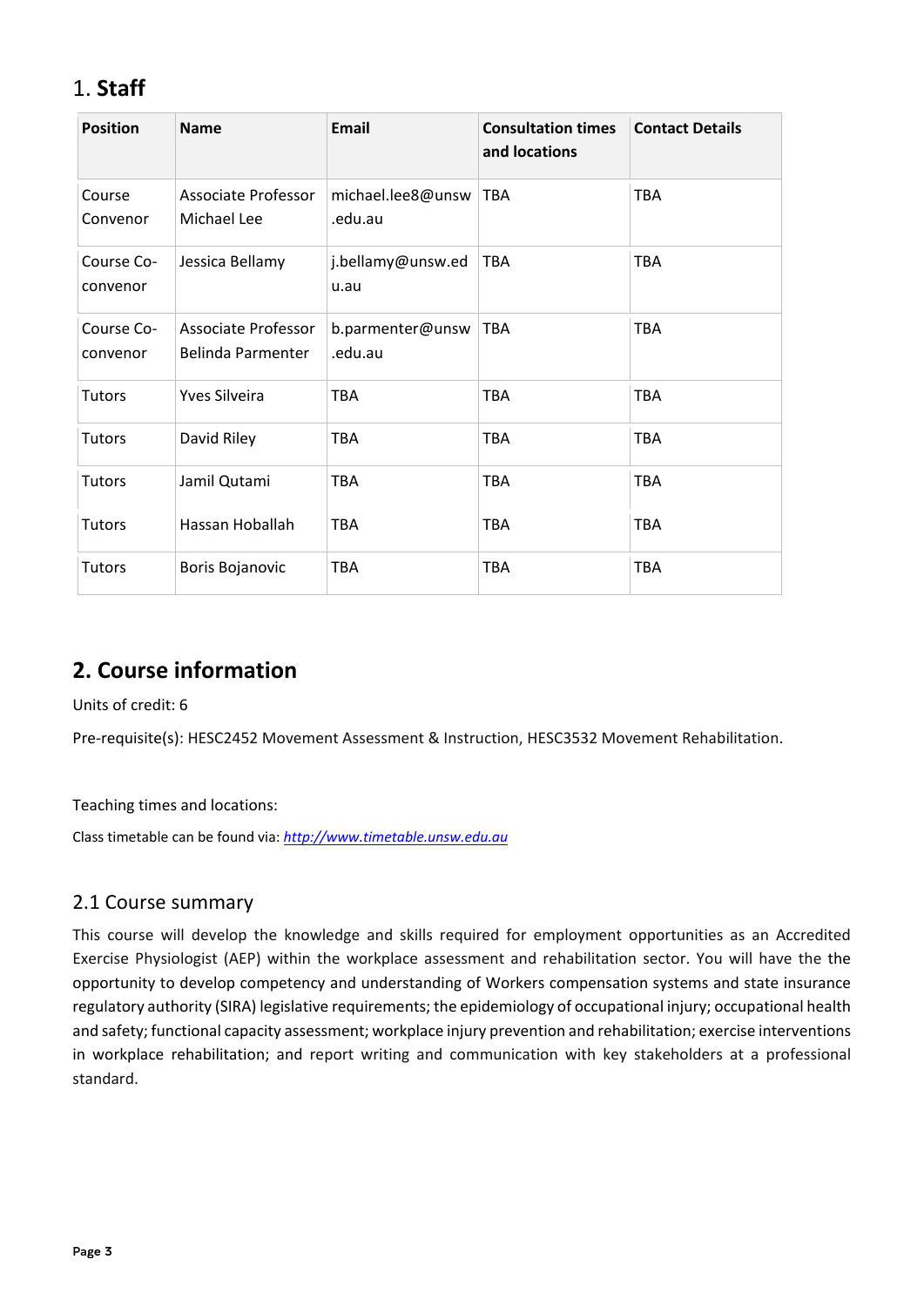### <span id="page-3-0"></span>2.2 Course aims

The aims of this course are to:

- 1. Prepare you for employment providing AEP services in workplace rehabilitation.
- 2. Develop key competencies in workplace and functional capacity assessment.
- 3. Develop reporting and communication skills required of and AEP providing workplace assessment and rehabilitation services.

## <span id="page-3-1"></span>2.3 Course learning outcomes (CLO)

At the successful completion of this course you will:

- 1. Understand professional scope of practice of an Accredited Exercise Physiologist (AEP), legal boundaries within the State Insurance Regulatory Authority (SIRA) framework, legislative obligations, and responsibilities of key stakeholders, relating to workplace assessment and rehabilitation.
- 2. Evaluate the work demands of different occupations; and plan and implement work specific functional capacity assessments.
- 3. Design, develop and implement workplace injury prevention training programs.
- 4. Develop competency in biopsychosocial assessment of injured workers and formulation of graded return to work plans.
- 5. Effectively communicate and report results of workplace assessment with injured worker and other health professionals and stakeholders.
- 6. Educate and provide exercise prescription for individuals with workplace injury referred for exercise rehabilitation.

#### <span id="page-3-2"></span>2.4 Relationship between course and program learning outcomes and assessments

| Course<br><b>Learning</b><br><b>Outcome</b><br>(CLO) | <b>LO Statement</b>                                                                                                                                                                                                                                                                                                     | <b>Program Learning</b><br><b>Outcome (PLO)</b> | <b>Related Tasks &amp;</b><br>Assessment |
|------------------------------------------------------|-------------------------------------------------------------------------------------------------------------------------------------------------------------------------------------------------------------------------------------------------------------------------------------------------------------------------|-------------------------------------------------|------------------------------------------|
| CLO <sub>1</sub>                                     | Understand professional scope of practice<br>of an Accredited Exercise Physiologist<br>(AEP), legal boundaries within the State<br>Insurance Regulatory Authority (SIRA)<br>framework, legislative obligations, and<br>responsibilities of key stakeholders,<br>relating to workplace assessment and<br>rehabilitation. | 1, 5, 6                                         | 1, 2, 3, 4                               |
| CLO <sub>2</sub>                                     | Evaluate the work demands of different<br>occupations; and plan and implement<br>work specific functional capacity<br>assessments.                                                                                                                                                                                      | 1, 2, 3                                         | 2, 3, 4                                  |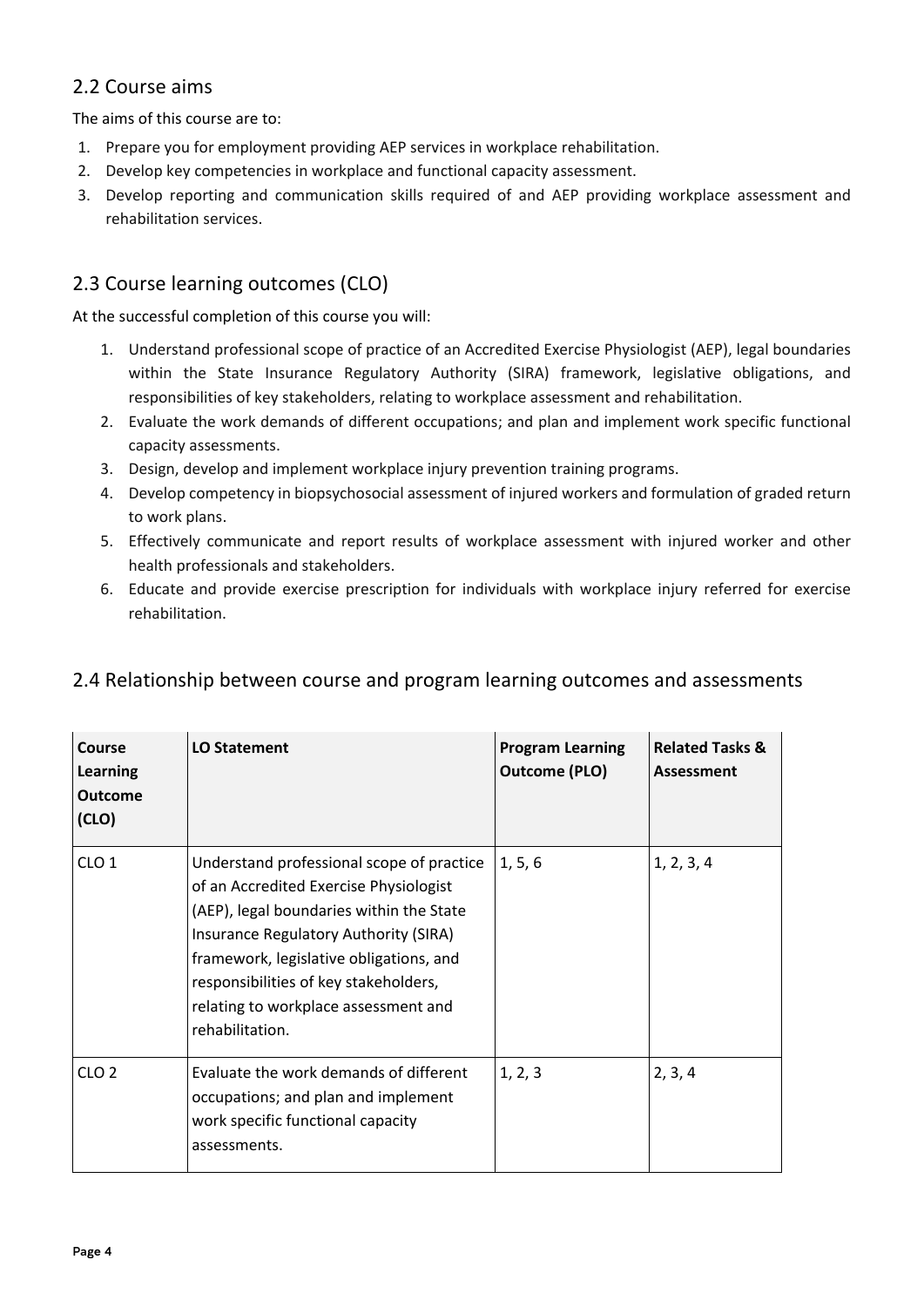| CLO <sub>3</sub> | Design, develop and implement workplace<br>injury prevention training programs.                                                                         | 2, 3, 4       | 2, 3    |
|------------------|---------------------------------------------------------------------------------------------------------------------------------------------------------|---------------|---------|
| CLO <sub>4</sub> | Develop competency in biopsychosocial<br>assessment of injured workers and<br>formulation of graded return to work<br>plans.                            | 2, 3, 4, 5    | 2, 3, 4 |
| CLO <sub>5</sub> | Effectively communicate and report results   5, 6<br>of workplace assessment with injured<br>worker and other health professionals and<br>stakeholders. |               | 2, 3    |
| CLO <sub>6</sub> | Educate and provide exercise prescription<br>for individuals with workplace injury<br>referred for exercise rehabilitation.                             | 1, 2, 3, 4, 5 | 2, 3    |

## <span id="page-4-0"></span>**3. Strategies and approaches to learning**

#### <span id="page-4-1"></span>3.1 Learning and teaching activities

This course will be delivered in a blended learning mode and employs an active learning approach. Each week you will complete an adaptive online learning module in your own time. The online learning activities cover theoretical concepts and the practical application of these concepts towards professional practice. It is imperative that online activities are completed prior to attending your team-based learning tutorials in week 5 and week 9 Attendance of team-based learning tutorials in week 5 and week 9 is compulsory.

Timetable can be viewed in here <http://timetable.unsw.edu.au/2022/HESC4502.html>

#### <span id="page-4-2"></span>3.2 Expectations of students

- complete all online learning modules and materials prior to attending the team-based learning tutorials
- attend all tutorial classes
- communicate and behave in a professional and ethical manner at all times on and off campus
- adhere to the UNSW's policy and guide on social media <https://www.unswglobal.unsw.edu.au/wp-content/uploads/Social-Media-Policy.pdf> <https://www.student.unsw.edu.au/social-media-guide>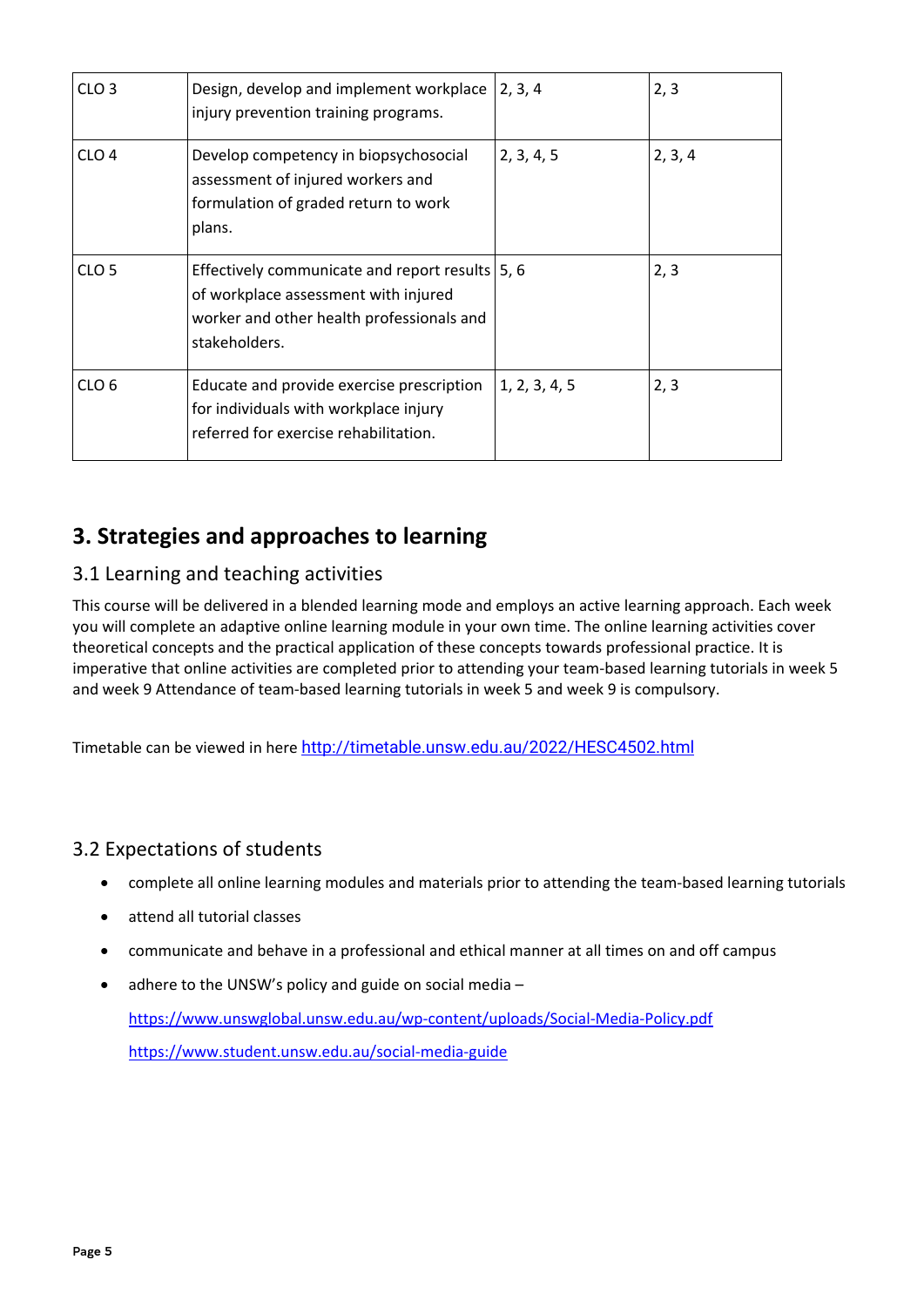## <span id="page-5-0"></span>**4. Course schedule and structure**

At UNSW, a 6 units-of-credit course involves approximately 150 hours of study and learning activities. The formal learning activities for this course is approximately 60 hours throughout the semester and you are expected to do an additional 90 hours of independent study to complete weekly online learning modules, assessment tasks, readings and consolidation activities.

| <b>Week</b><br>[Date/Session] | <b>Topic [Module]</b>                                                                                                                                                                                                                       | <b>Activity [Learning opportunity]</b> | <b>Related</b><br><b>CLO</b> |
|-------------------------------|---------------------------------------------------------------------------------------------------------------------------------------------------------------------------------------------------------------------------------------------|----------------------------------------|------------------------------|
| Week 1                        | Introduction to workplace<br>assessment and<br>rehabilitation<br>Allied Health Practitioner<br>management framework<br>Workplace rehabilitation:<br>case study                                                                              | Adaptive online module                 | 1, 2                         |
| Week 2                        | Treating and managing<br>injured workers referred for<br>exercise rehabilitation<br>Navigating the workers<br>compensation scheme<br>Introducing the Allied Health<br><b>Recovery Request (AHRR)</b><br>Developing competency<br>with AHRRs | Adaptive online module                 | 1, 2, 3, 5                   |
| Week 3                        | AEPs and workplace<br>rehabilitation provision<br>Overseeing the return-to-<br>work plan<br>The return-to-work plan                                                                                                                         | Adaptive online module                 | 2, 3, 4                      |
| Week 4                        | <b>Functional Capacity</b><br>Assessment (FCA)<br>FCA referral for worker<br>following spinal surgery<br>Identifying suitable work<br>duties through FCA                                                                                    | Adaptive online module + Quiz          | 2, 3, 4, 5                   |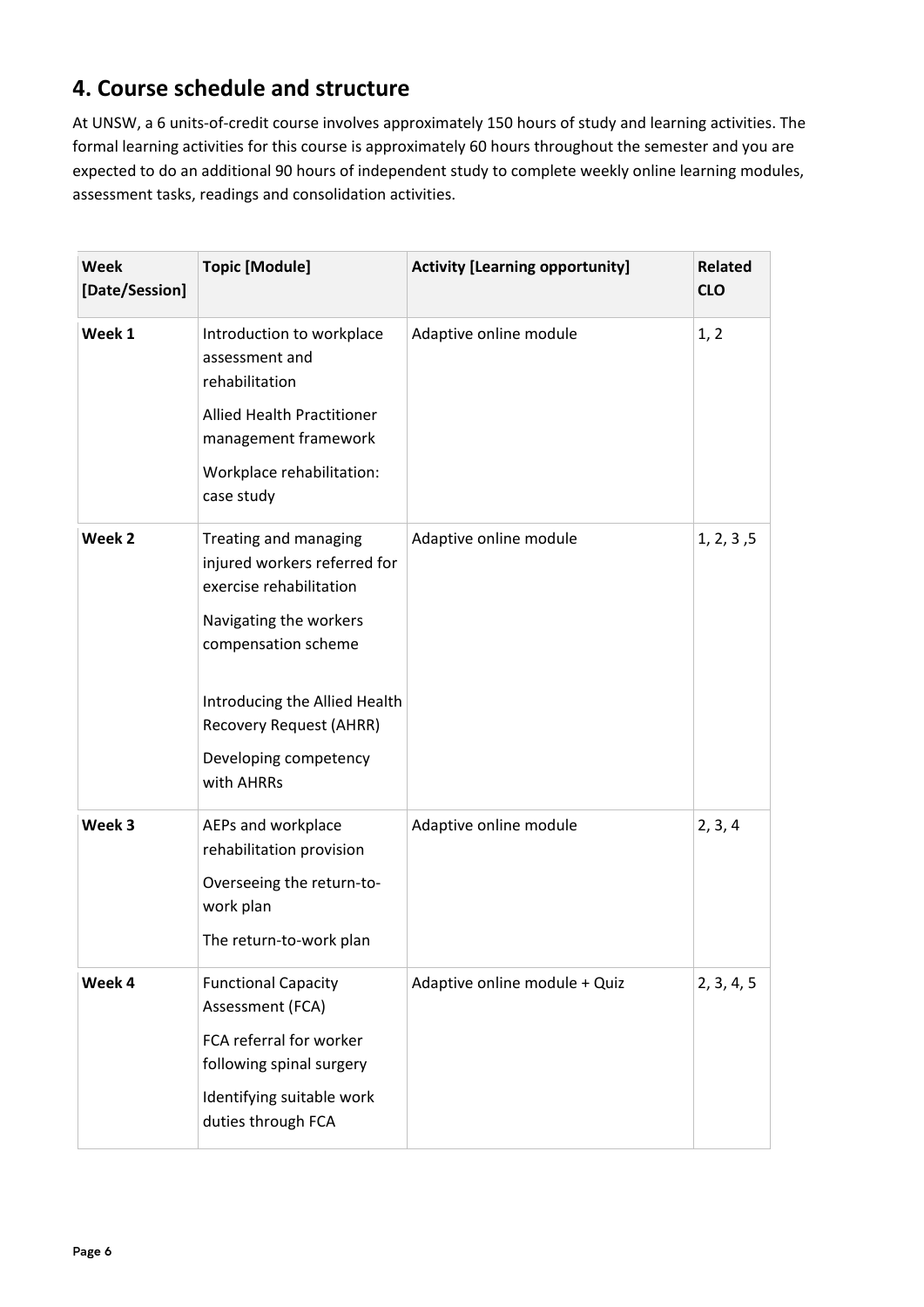| Week 5  | <b>Workplace Assessment</b><br>Combining the workplace<br>assessment & FCA to define<br>suitable duties<br>Using the workplace<br>assessment findings to<br>develop & implement work<br>specific FCA | Adaptive online module + face-to-face<br>team-based learning tutorial and case<br>studies | 2, 3, 5, 6       |
|---------|------------------------------------------------------------------------------------------------------------------------------------------------------------------------------------------------------|-------------------------------------------------------------------------------------------|------------------|
| Week 7  | AEPs and workplace injury<br>prevention training<br>Identifying musculoskeletal<br>demands and injury risk<br>factors<br>AEP led workplace<br>prevention training                                    | Adaptive online module                                                                    | 1, 2, 5, 6       |
| Week 8  | Workplace exercise<br>programs<br>Designing and implementing<br>a workplace exercise<br>program<br>A workplace exercise<br>program for architects (case<br>study)                                    | Adaptive online module                                                                    | 2, 3, 4, 5,<br>6 |
| Week 9  | Pre-employment functional<br>capacity assessments (PEFA)<br>+ case study<br>Design, implementation and<br>reporting for PEFA                                                                         | Adaptive online module + face-to-face<br>team-based learning tutorial and case<br>studies | 1, 2, 5          |
| Week 10 | The Medicare Benefits<br>Schedule (MBS)<br>Managing DVA, NDIS & CTP<br>referrals<br>Case studies for additional<br>AEP referral pathways                                                             | Adaptive online module                                                                    | 1, 5             |

Exam Period: 29 April – 12 May Supplementary Exam Period: 23 May – 27 May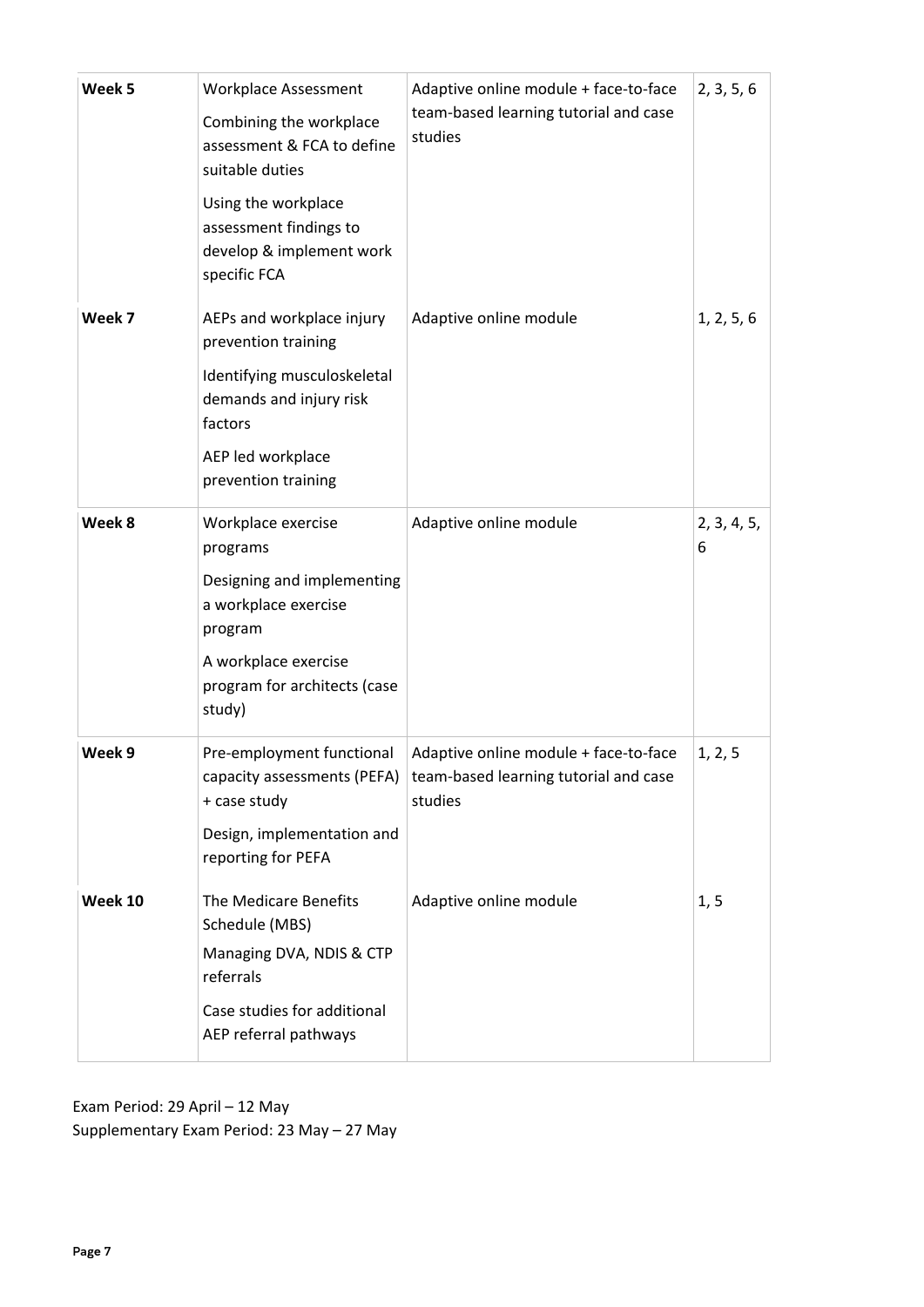## <span id="page-7-0"></span>**5. Assessment**

#### <span id="page-7-1"></span>5.1 Assessment tasks

| <b>Assessment task</b>                                                           | Length                                                                         | Weight                                            | <b>Mark</b> | Due date and time                                                                           |
|----------------------------------------------------------------------------------|--------------------------------------------------------------------------------|---------------------------------------------------|-------------|---------------------------------------------------------------------------------------------|
| Assessment 1: Moodle online quiz                                                 | 30 min                                                                         | 15%                                               |             | Week 4, Thursday<br>4pm                                                                     |
| <b>Assessment 2: Team-based</b><br>learning presentations (week 5<br>and week 9) | 10 min                                                                         | 30% (15% for<br>week 5 and 15%<br>for week 10/11) |             | During Team-based<br>learning tutorial in<br>week 5 and 10/11                               |
| <b>Assessment 3: Written</b><br>assignment (part A and B)                        | 2000 words<br>(1000)<br>words for<br>part A and<br>$1000$ words<br>for part B) | 30% (15% for<br>part A and 15%<br>for part B)     |             | Part A due at 4pm on<br>Thursday of week 6.<br>Part B due at 4pm on<br>Thursday of Week 10. |
| <b>Assessment 4: End of semester</b><br>exam                                     | 2 hours                                                                        | 25%                                               |             | End of semester exam<br>period                                                              |

#### **Further information**

UNSW grading system:<https://student.unsw.edu.au/grades>

UNSW assessment policy:<https://student.unsw.edu.au/assessment>

#### <span id="page-7-2"></span>5.2 Assessment criteria and standards

#### **Assessment 1: Moodle online quiz**

**Length:** 30 minutes

**Weighting:** 15%

**Due date:** Thursday 4pm of Week 4

This assessment task is designed to test your theoretical knowledge and will consist of both multiple-choice questions based on clinical scenarios. It is recommended that you spend 1 minute for each multiple-choice question. The quiz will be available on Thursday of week 4 between 9-4pm. You will have 30 minutes to complete the quiz. You will only have **one** attempt. The quiz 1 will cover content from week 1-3. All materials presented in the online lectures, tutorials, prescribed and recommended readings are all examinable.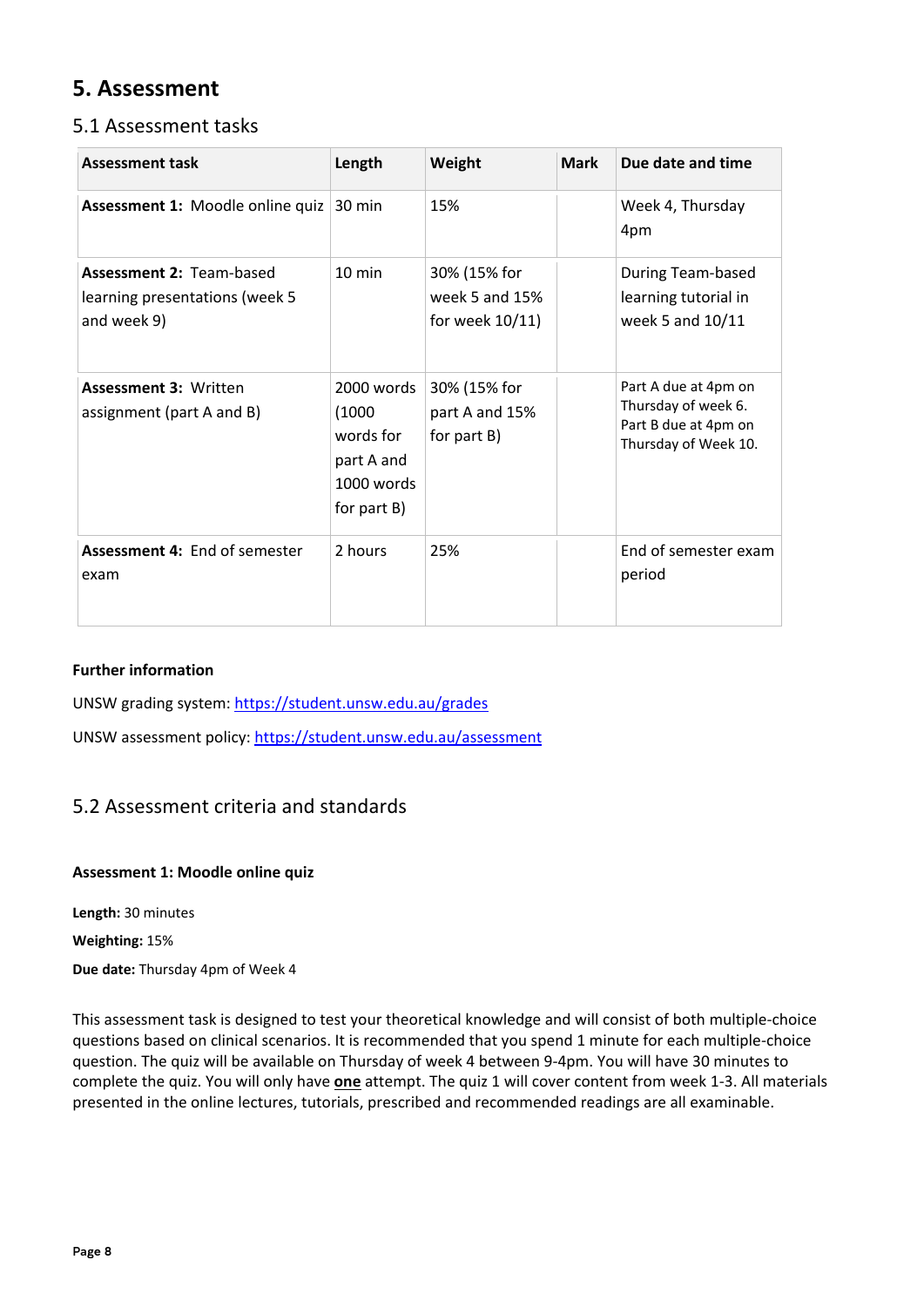#### **Assessment 2: Team-based learning presentation**

**Length:** 10 minutes

**Weighting:** 30% (15% in week 5 and 15% in week 9)

**Due date:** end of tutorial in week 5 and week 9

During the Team-based learning (TBL) tutorials in week 5 & 9, you will have opportunities to work in small groups and present your group work for assessment. You will be presented with a case scenario and there will be 3 industry "experts" to assist you during the tutorial. You will need to complete some pre-tutorial online activities before attending your tutorial in week 5 and 9 and the key concepts from the pre-tutorial activities will be examined at the start of each TBL through a multiple-choice quiz. You will first complete this quiz as an individual (10 marks), and then complete the same quiz as a group (10 marks). As a group, you will develop a digital presentation (e.g. using Power Point or similar) and present your work to your peers. This presentation is worth 10 marks. Each TBL (in week 5 and 9) will contribute to 15% of the overall grade in this course (a total of 30%). Marking rubrics explaining the expectation in relation to the marking criteria can be found in Moodle. Feedback will be provided by the industry experts during the TBL. The final grade of you TBL will be provided within 2 weeks of the TBL tutorial.

#### **Assessment 3: Written reports**

**Length:** 2000 words (1000 words for part A and 1000 words for part B)

**Weighting:** 30% (15% for part A and 15% for part B)

**Due date:** Part A due at 4pm on Thursday of week 6. Part B due at 4pm on Thursday of Week 10.

This assessment task provides an opportunity for you to demonstrate your ability to communicate effectively through writing. This assessment task consists of two parts:

**Part A:** You will be presented with a case scenario of an injured worker. Based on the case scenario and the result provided, you will provide a detailed written Functional Capacity Assessment (FCA) report addressed the referring doctor and the insurer. This report is due at 4pm on Thursday of week 6 and you will be required to submit your report online via Turnitin. Part A is worth 15% of your overall grade. The maximum word count for this report is 1000 words. Marking rubrics explaining the expectation in relation to the marking criteria can be found in Moodle.

**Part B)** You will be presented with a case scenario and based on the case scenario you will develop an AEP led workplace injury prevention program for a specific occupation which incorporates a workplace exercise program. This report is due at 4pm on Thursday of week 10 and you will be required to submit your report online via Turnitin. Part B is worth 15% of your overall grade. The maximum word count for this report is 1000 words. Marking rubrics explaining the expectation in relation to the marking criteria can be found in Moodle.

#### **Assessment 4: End of semester exam**

**Length:** 2 hours **Weighting:** 25% **Due date:** End of semester exam period

The purpose of this exam is to test your understanding of the keys concepts covered in this course including all online learning activities, required readings and content covered during the team-based learning (TBL) tutorials.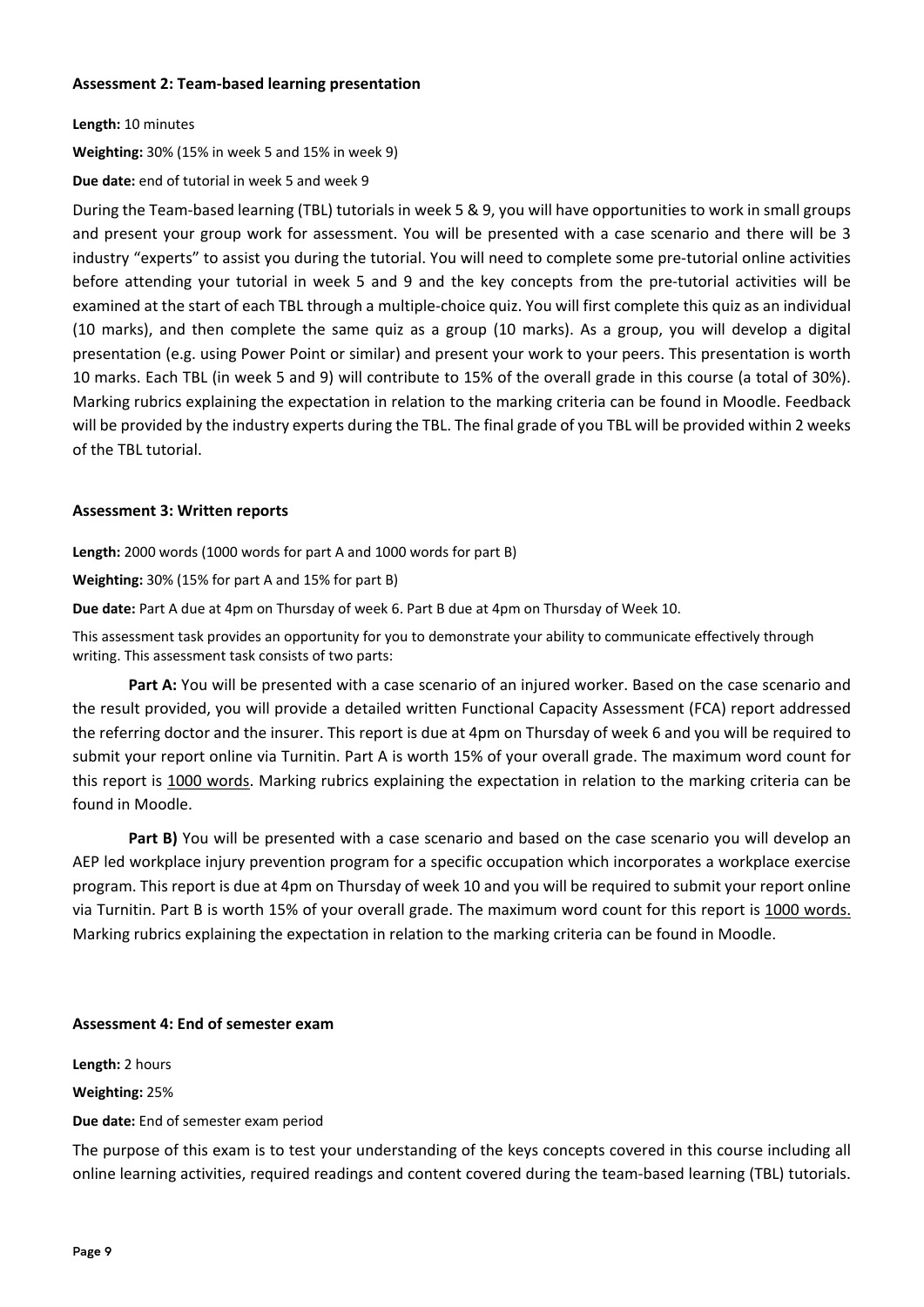The exam will consist of multiple-choice questions and short answer questions based on case scenarios. The exam will be held during the formal end of semester exam period. You will have 10 minutes reading time and 2 hours to complete the exam.

#### <span id="page-9-0"></span>5.3 Submission of assessment tasks

All assessment tasks must be submitted before the due date (see above). Late submission or completion may attract penalties.

#### **Late Submission**

Late submissions will be penalized at 5% per day capped at five days (120 hours). Students will not be permitted to submit their assessments after this date.

#### **Special Consideration**

If you experience a short-term event beyond your control (exceptional circumstances) that impacts your performance in a particular assessment task, you can apply for Special Considerations.

You must apply for Special Consideration **before** the start of your exam or due date for your assessment, except where your circumstances of illness or misadventure stop you from doing so.

If your circumstances stop you from applying before your exam or assessment due date, you must **apply within 3 working days** of the assessment, or the period covered by your supporting documentation.

More information can be found on the [Special Consideration website.](https://www.student.unsw.edu.au/special-consideration)

#### <span id="page-9-1"></span>5.4. Feedback on assessment

Feedback to your assessment tasks will be provided within 2 weeks of the due date. Feedback to your Moodle online quiz will be provided prior to the census date.

## <span id="page-9-2"></span>**6. Academic integrity, referencing and plagiarism**

**Referencing** is a way of acknowledging the sources of information that you use to research your assignments. You need to provide a reference whenever you draw on someone else's words, ideas or research. Not referencing other people's work can constitute plagiarism.

Please use Vancouver or APA referencing style for this course

Further information about referencing styles can be located at<https://student.unsw.edu.au/referencing>

*Academic integrity is fundamental to success at university. Academic integrity can be defined as a commitment to six fundamental values in academic pursuits: honesty, trust, fairness, respect, responsibility and courage.*[1](#page-9-3) *At UNSW, this means that your work must be your own, and others' ideas should be appropriately acknowledged. If you don't follow these rules, plagiarism may be detected in your work.* 

*Further information about academic integrity and plagiarism can be located at:* 

<span id="page-9-3"></span><sup>1</sup> International Center for Academic Integrity, 'The Fundamental Values of Academic Integrity', T. Fishman (ed), Clemson University, 2013.